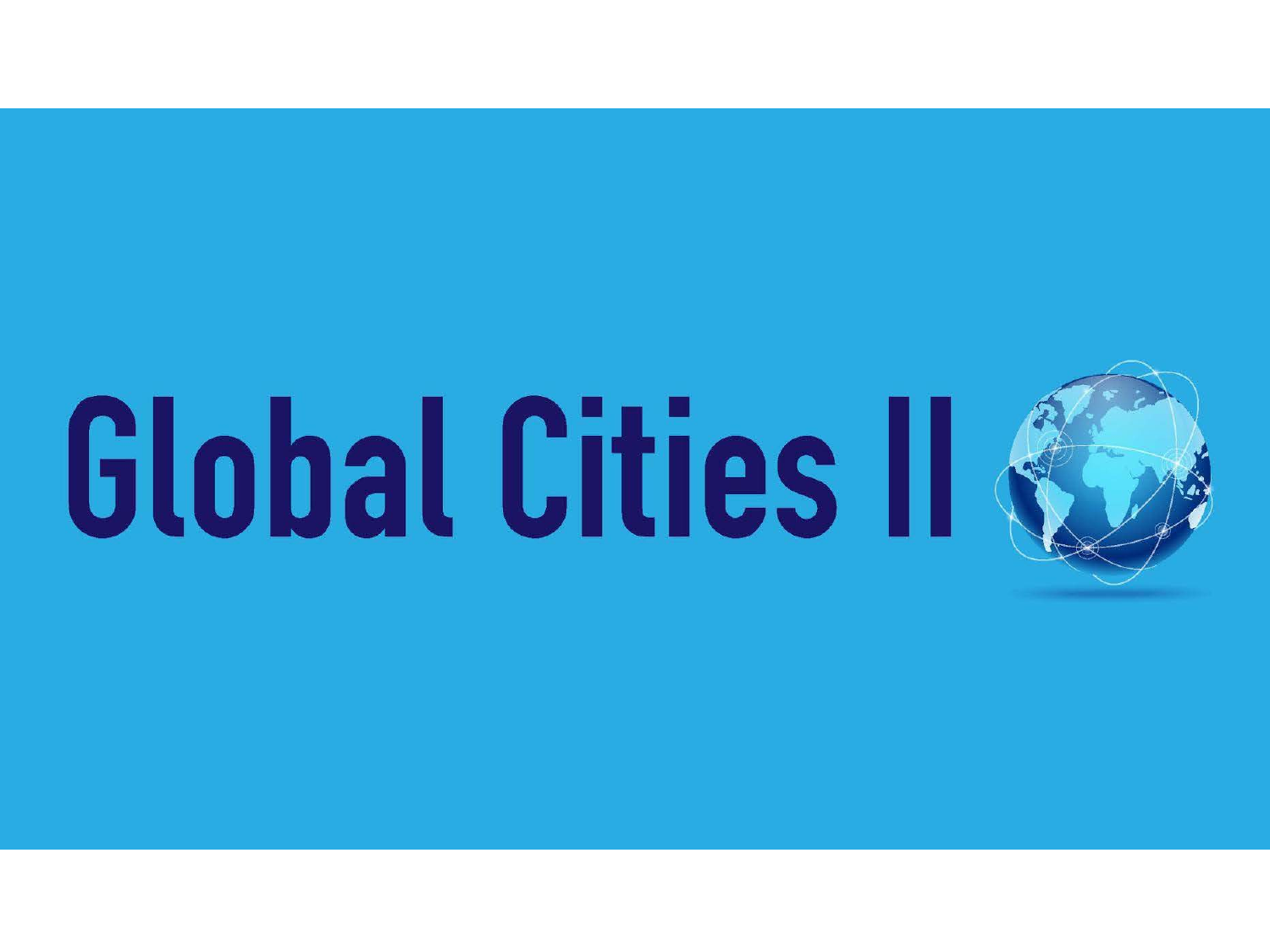**June 2017**



**Global Cities II: The case of The Ombudsman's Office in Bogotá** 

> **Jaime Torres -Melo** Ombudsman of Bogotá, Colombia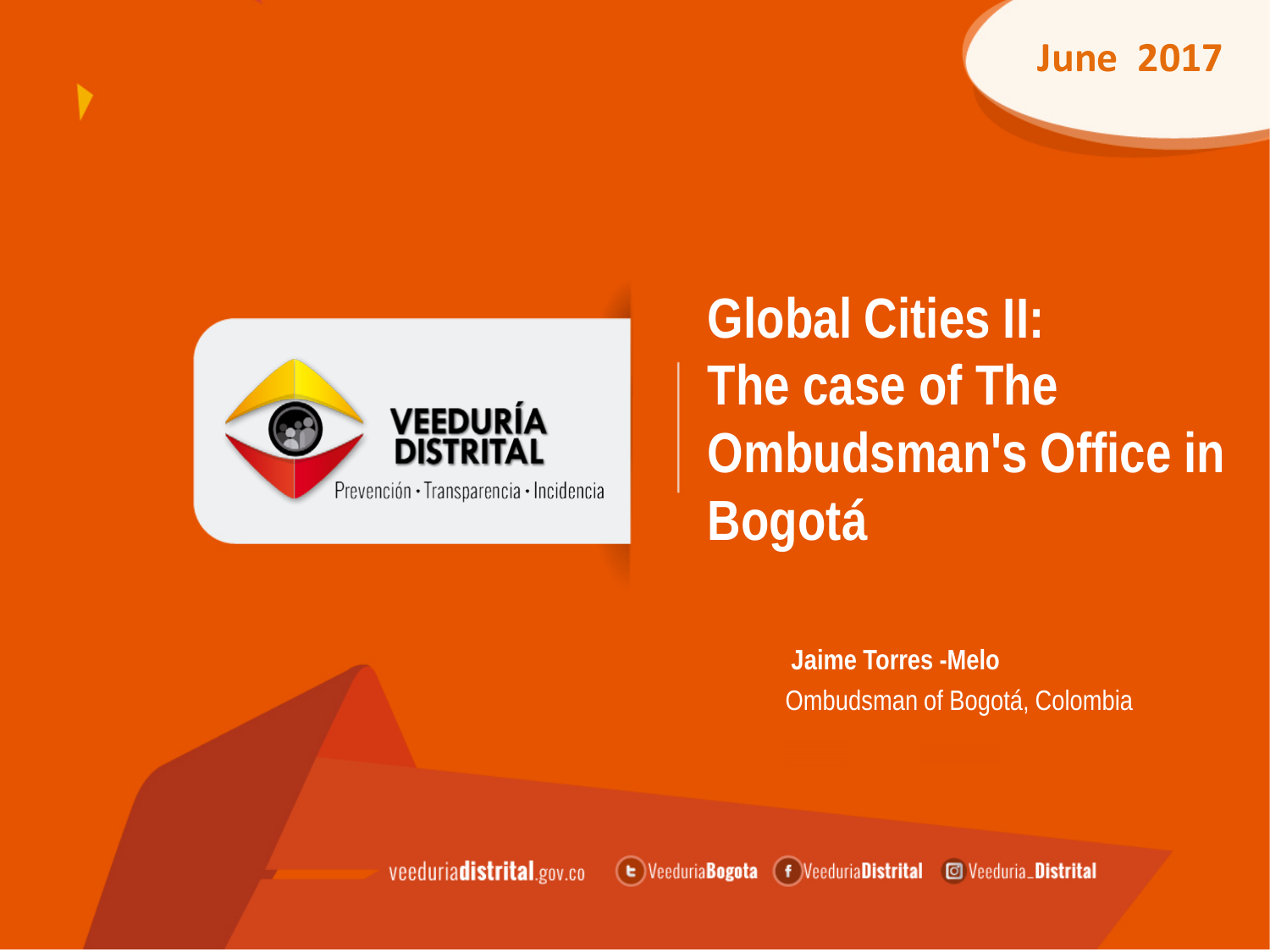### **Table of Contents**



.

- 1. The Ombudsman´s Office for Bogotá D.C: institutional arrangement and jurisdiction
- 2. Anticorruption Approach Focused on Prevention
- 3. Ombudsman´s Office Units
- 4. Transparency challenges (Index and projects)
- 5. LABcapital: The innovation Lab for Bogotá´s public management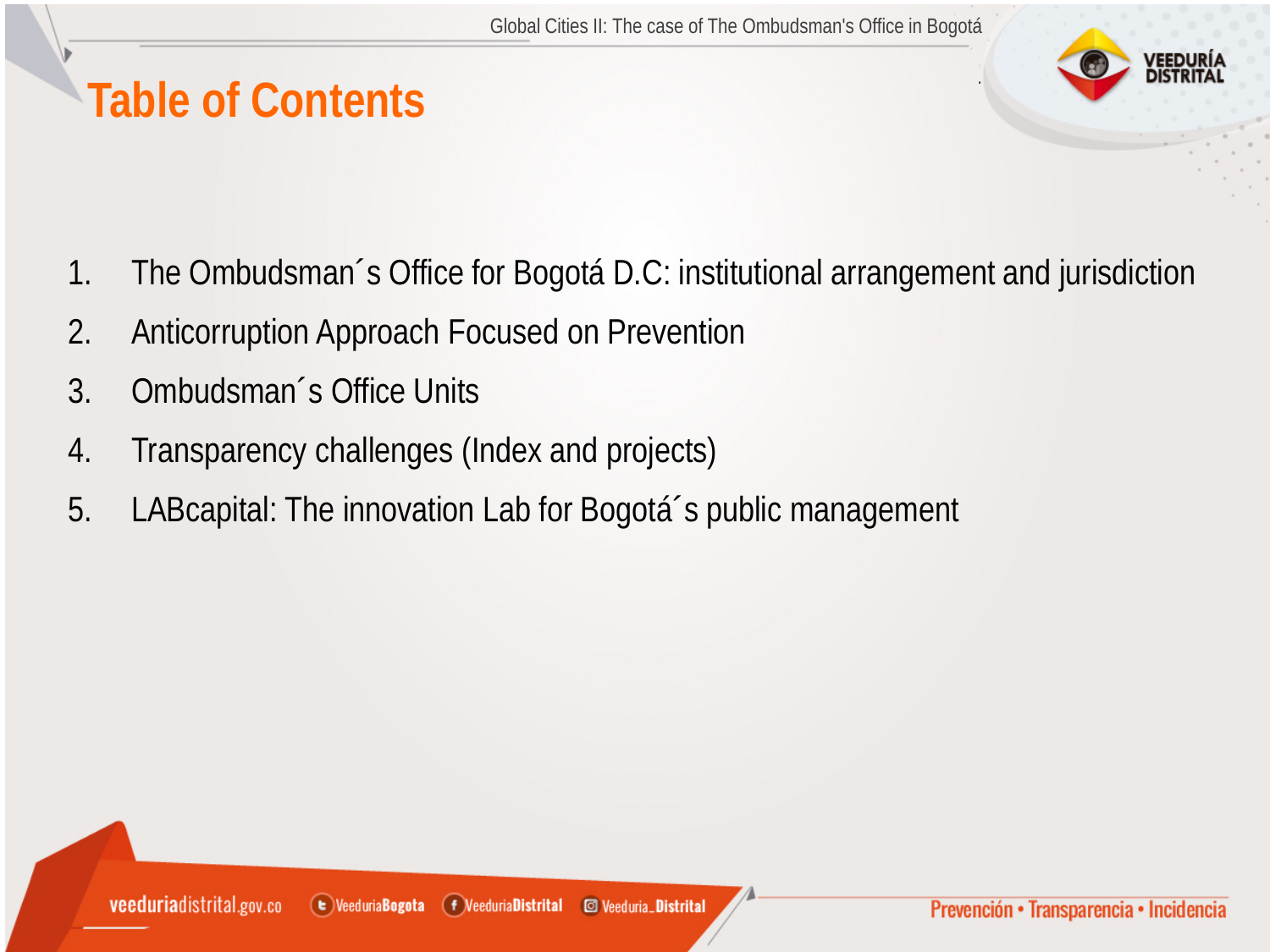

.

# **1. Ombudsman´s Office for Bogotá D.C: institutional arrangement and Jurisdiction**



- **14**. Security and Justice
- **15**. Legal Affairs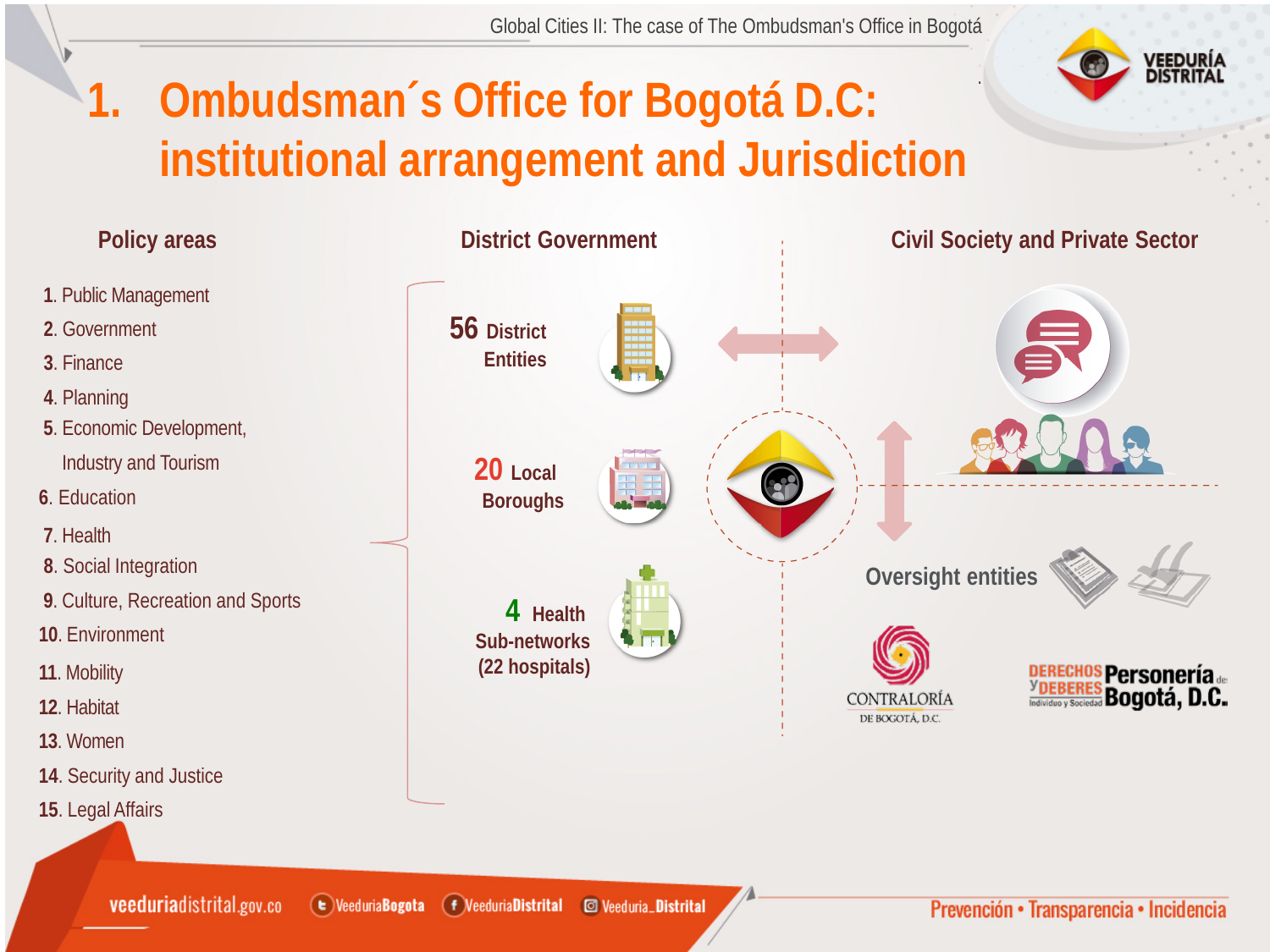

.

## **2. Anticorruption Approach Focused on Prevention**

- Independence: The Ombudsman is appointed by the Mayor of Bogotá for a four year period and cannot be dismissed by the Mayor
- $\checkmark$  Staff Resources: The Ombudsman's Office for Bogotá is composed by 200 public servants

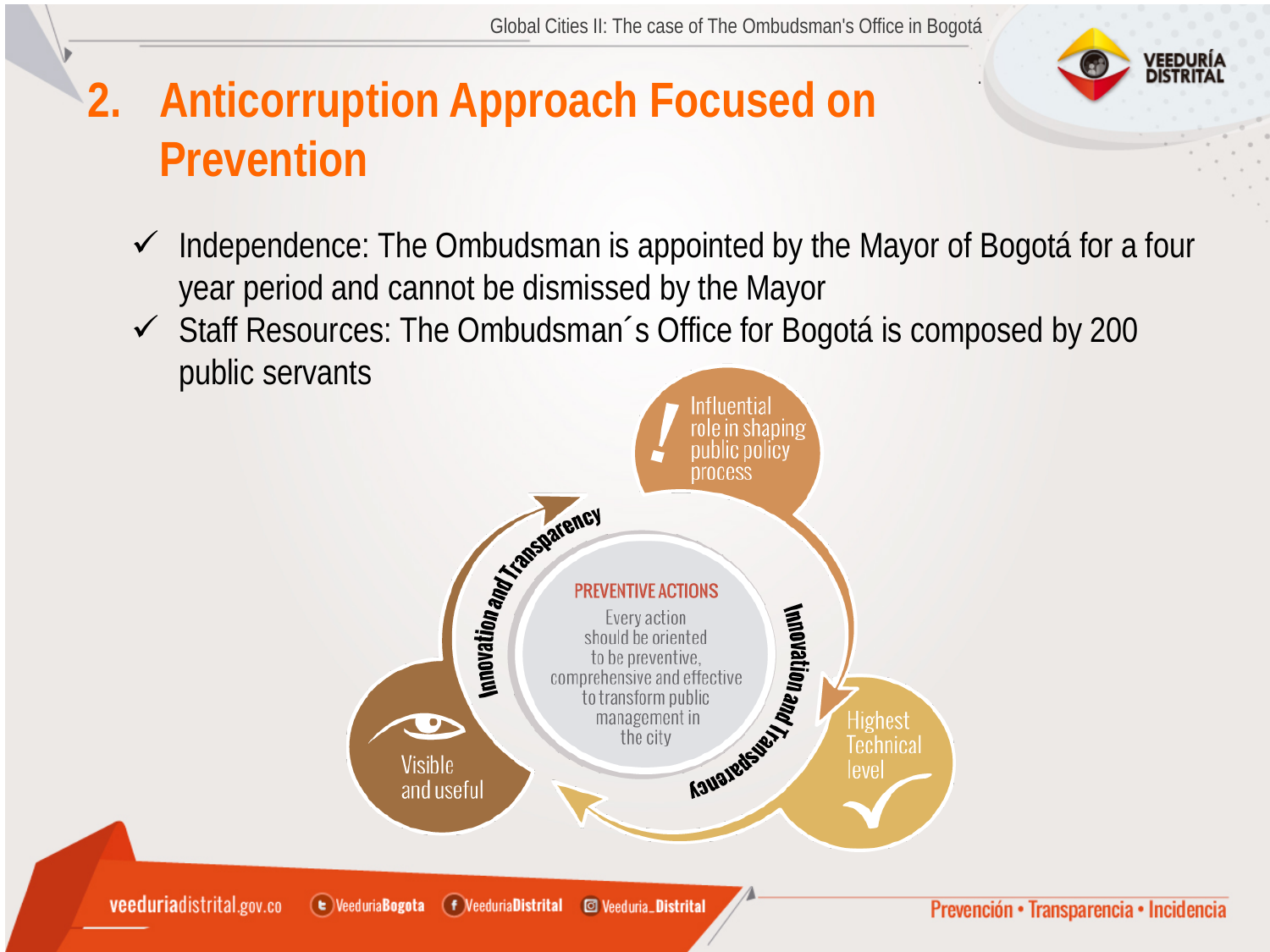#### **VEEDURÍA**<br>DISTRITAL G

.

## **Ombudsman´s Office Units**

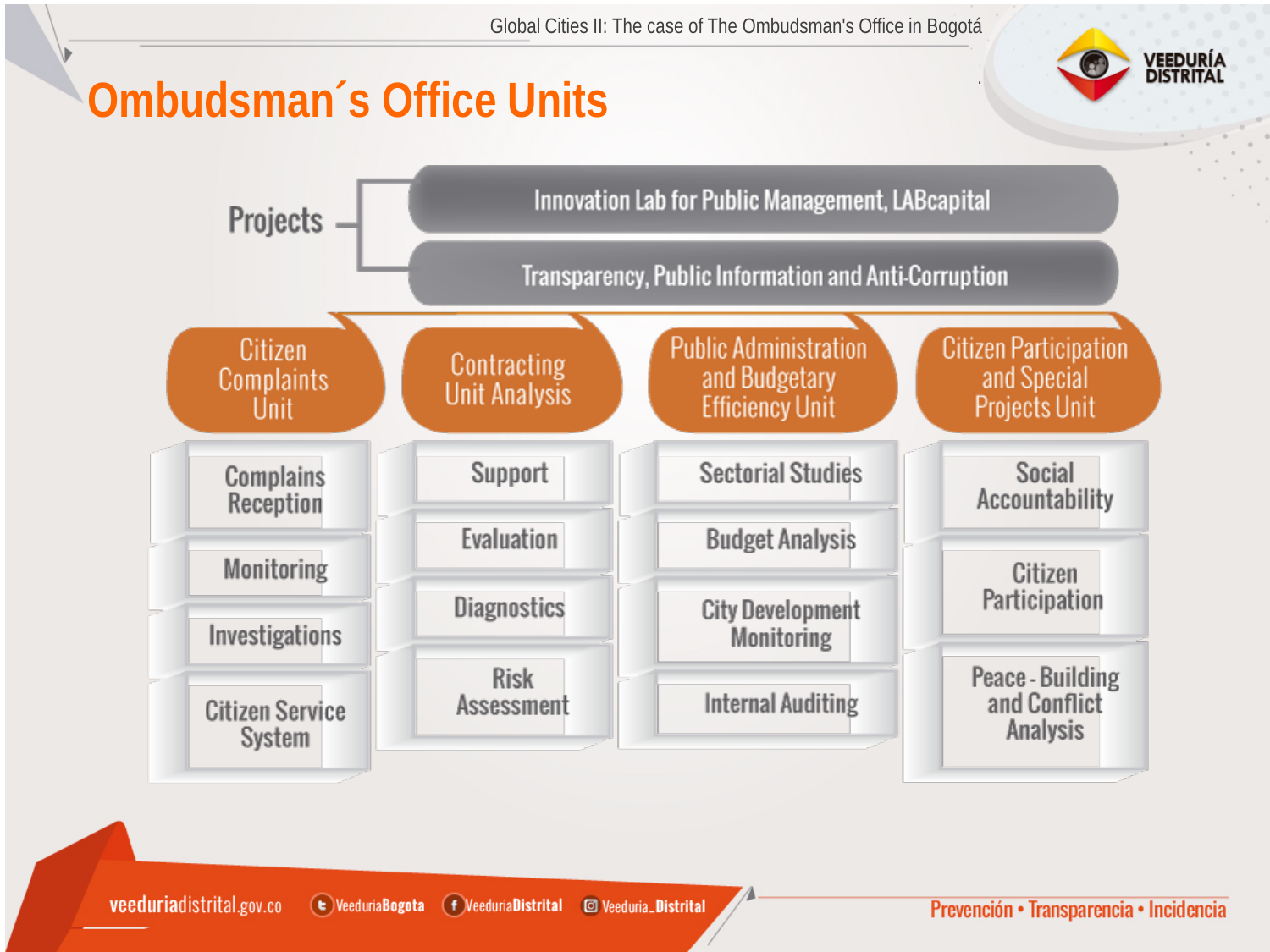## **Transparency challenge**



.

- $\checkmark$  Design and implement The Anticorruption public policy in Bogotá
- Assessment of 34 public institutions in Bogotá Transparency Index in Bogotá D.C (Transparency International)

The commitment is to reduce anticorruption risk in the public entities of Bogotá by 5 points in 2019.

| <b>Component</b>                  | Weight <sup>1</sup> | <b>Indicators</b> |
|-----------------------------------|---------------------|-------------------|
| <b>Visibility</b>                 | 30%                 | $\mathsf{h}$      |
| <b>Institutional Arrangements</b> | 40%                 |                   |
| Control and sanctions             | 30%                 | $\mathsf{h}$      |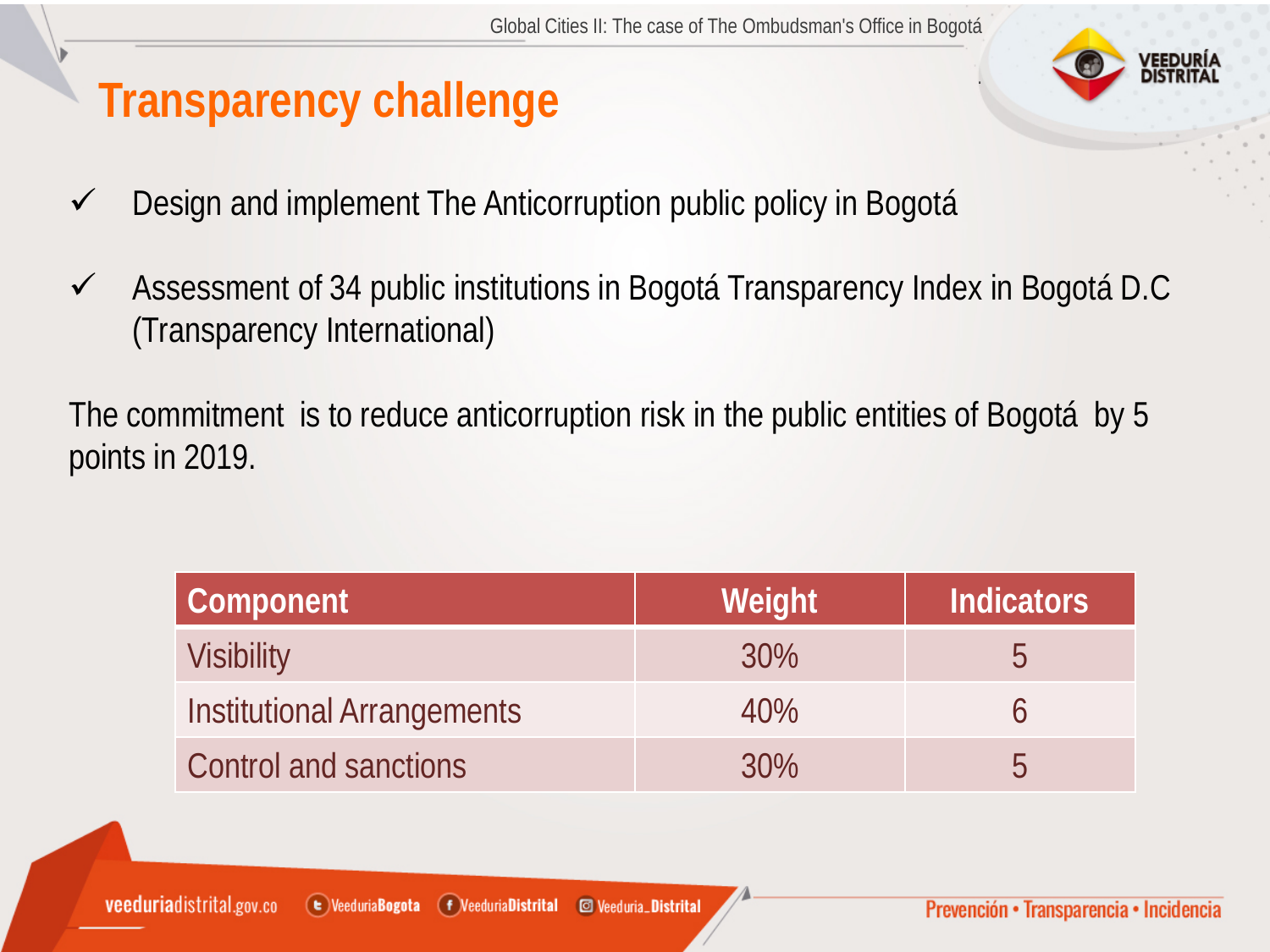## **Anticorruption project in a public hospital in Bogotá**



**EEDUR** 

.

Kennedy is the biggest public hospital in Bogotá. It offers very complex and costly health care services to the poor population in the city. Patients wait in line at night for an average of 6 hours to get appointments

The project aims to identify administrative inefficiencies and corruption risks that interfere with service delivery based on quality and opportunity standards.

Methodology:

| <b>Surveys</b>               | 662 |
|------------------------------|-----|
| <b>External appointments</b> | 525 |
| <b>Emergency room</b>        | 83  |
| <b>Staff</b>                 | 52  |
|                              |     |

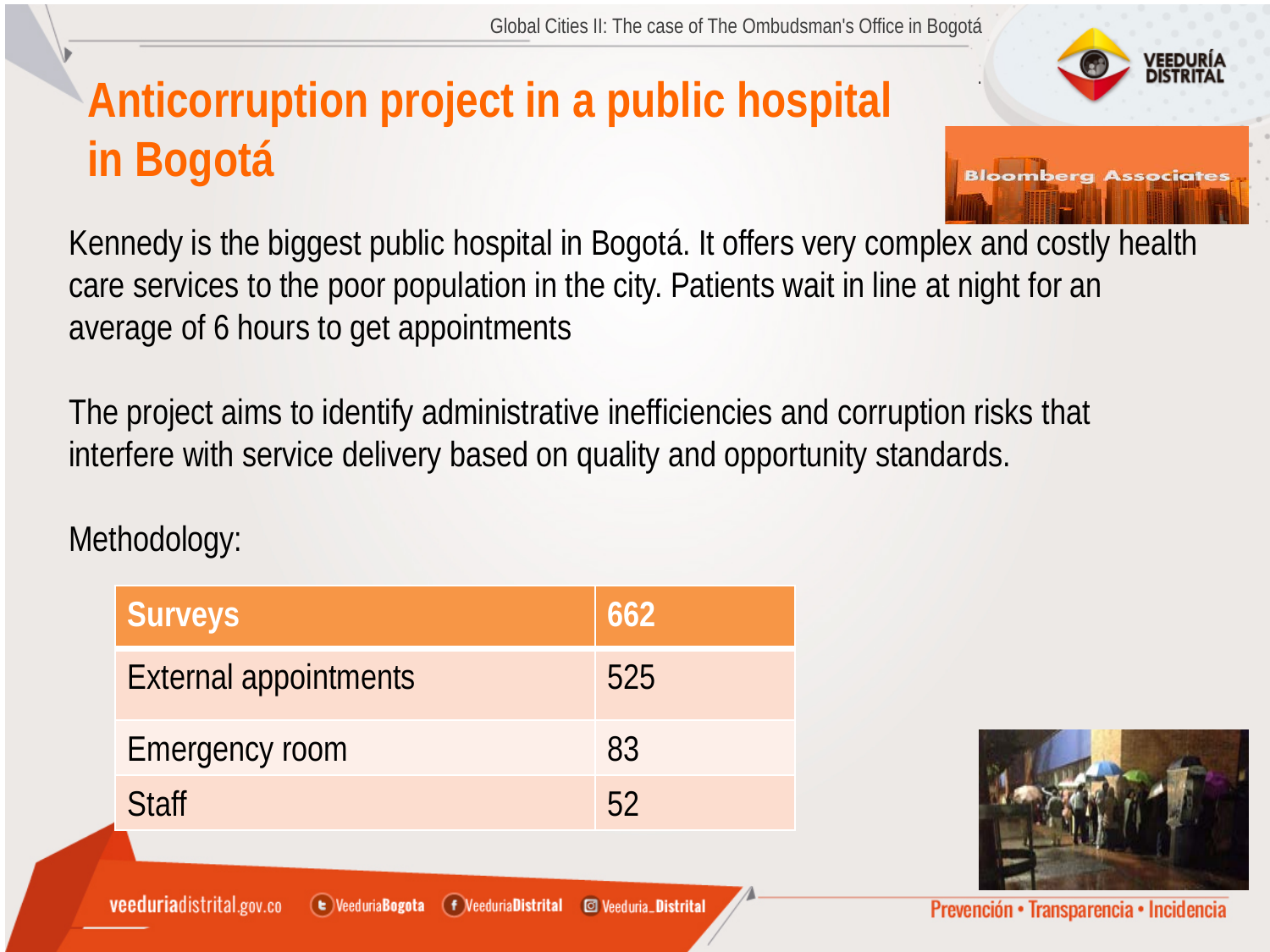# **Anticorruption project in a public hospital in Bogotá**



Main findings:

- $\checkmark$  64% of patients in the survey rate the quality of the service as "low"
- $\checkmark$  46% of hospital staff think quality of service is "bad"
- $\checkmark$  71% of hospital staff are aware that citizens feel confused about service procedures
- $\checkmark$  47% of hospital staff considered hospital processes "poorly designed"

Low cost and high impact interventions:

- $\checkmark$  Create user friendly waiting areas (light, safety and seating must be provided)
- $\checkmark$  Provide clear information to patients through visibly identified staff
- $\checkmark$  Establish clear processes inside the hospital and protocols for citizens services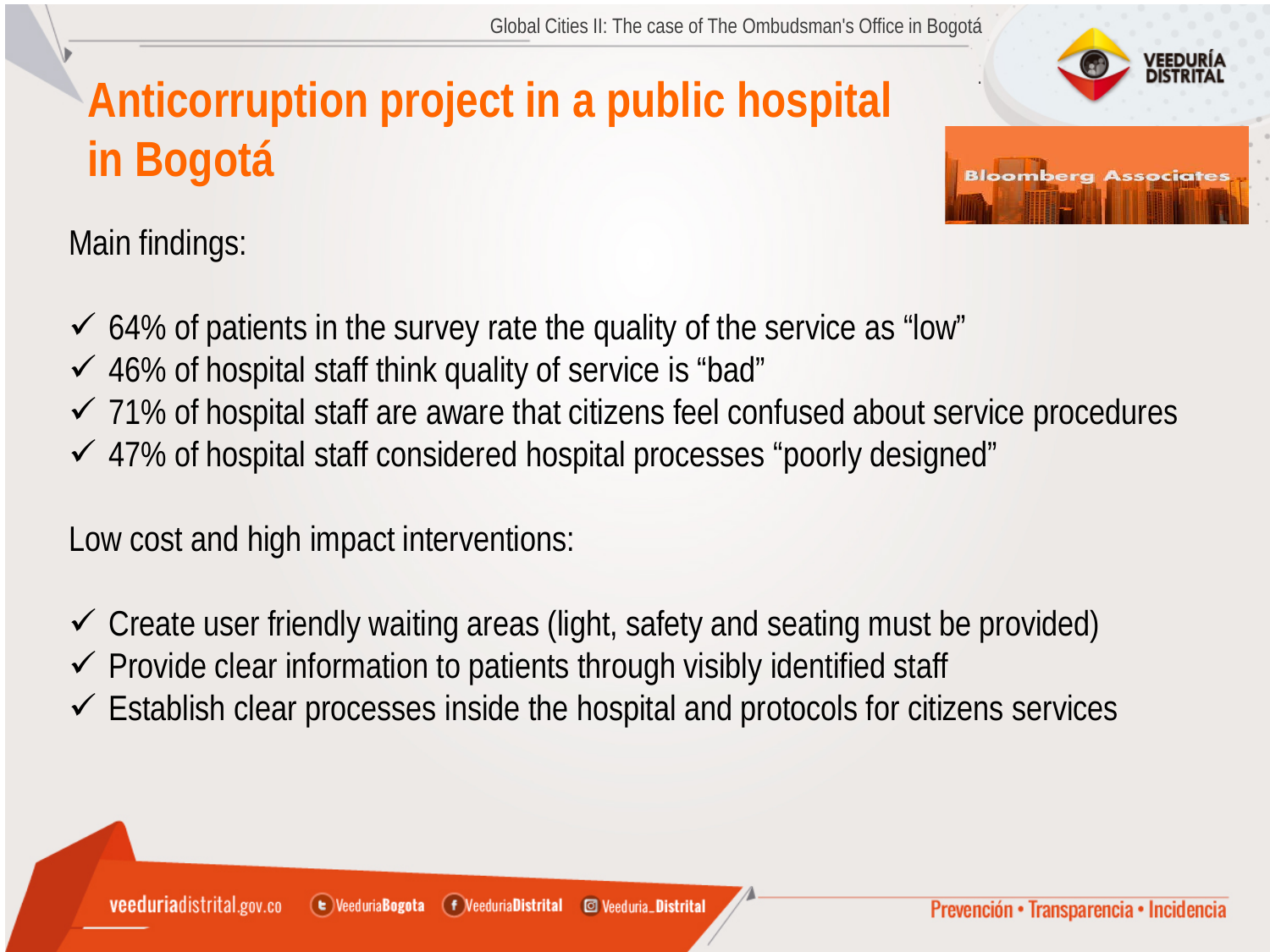

.

## **1. LABcapital: The innovation Lab for Bogotá´s public management**

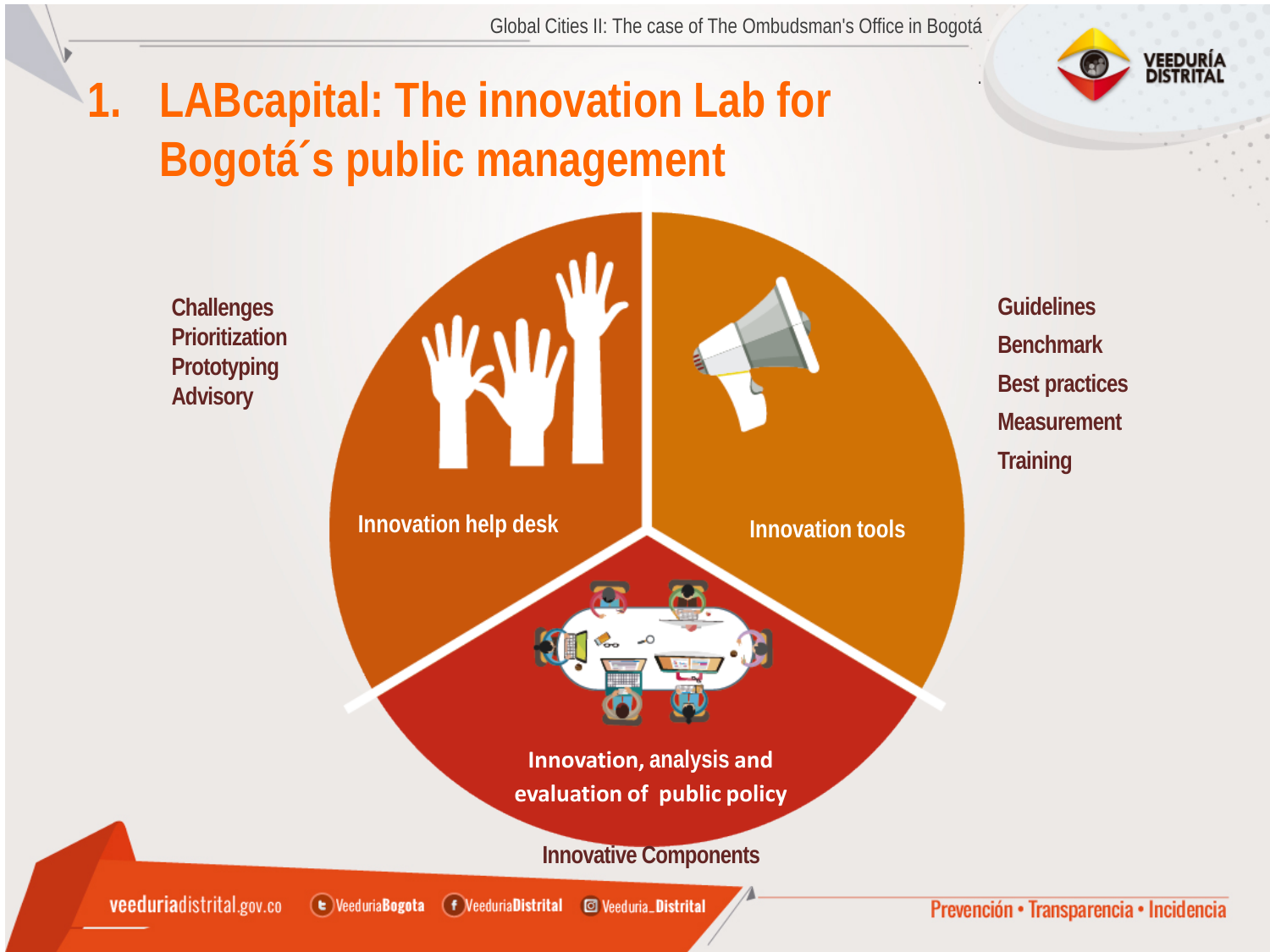

#### Jaime Torres-Melo

Veedor Distrital (\*Ombudsman of Bogotá, Colombia)



jtorres@**veeduria**distrital.gov.co denuncie@**veeduria**distrital.gov.co notificacionesjudiciales@**veeduria**distrital.gov.co

 $\boldsymbol{\Omega}$ 

Avenida Calle 26 # 69 – 76 Edificio Elemento, torre 1, piso 3. Bogotá, Colombia Postcode 111311

 $\mathbf{\Theta}$ 

Cell phone (+57) 315 6705921 PBX.(+571) 3 40 76 66 Ext. 201 Antocorruption hotline: 01 8000 124646

**veeduria**distrital.gov.co

**O**VeeduriaBogota

**O**VeeduriaDistrital